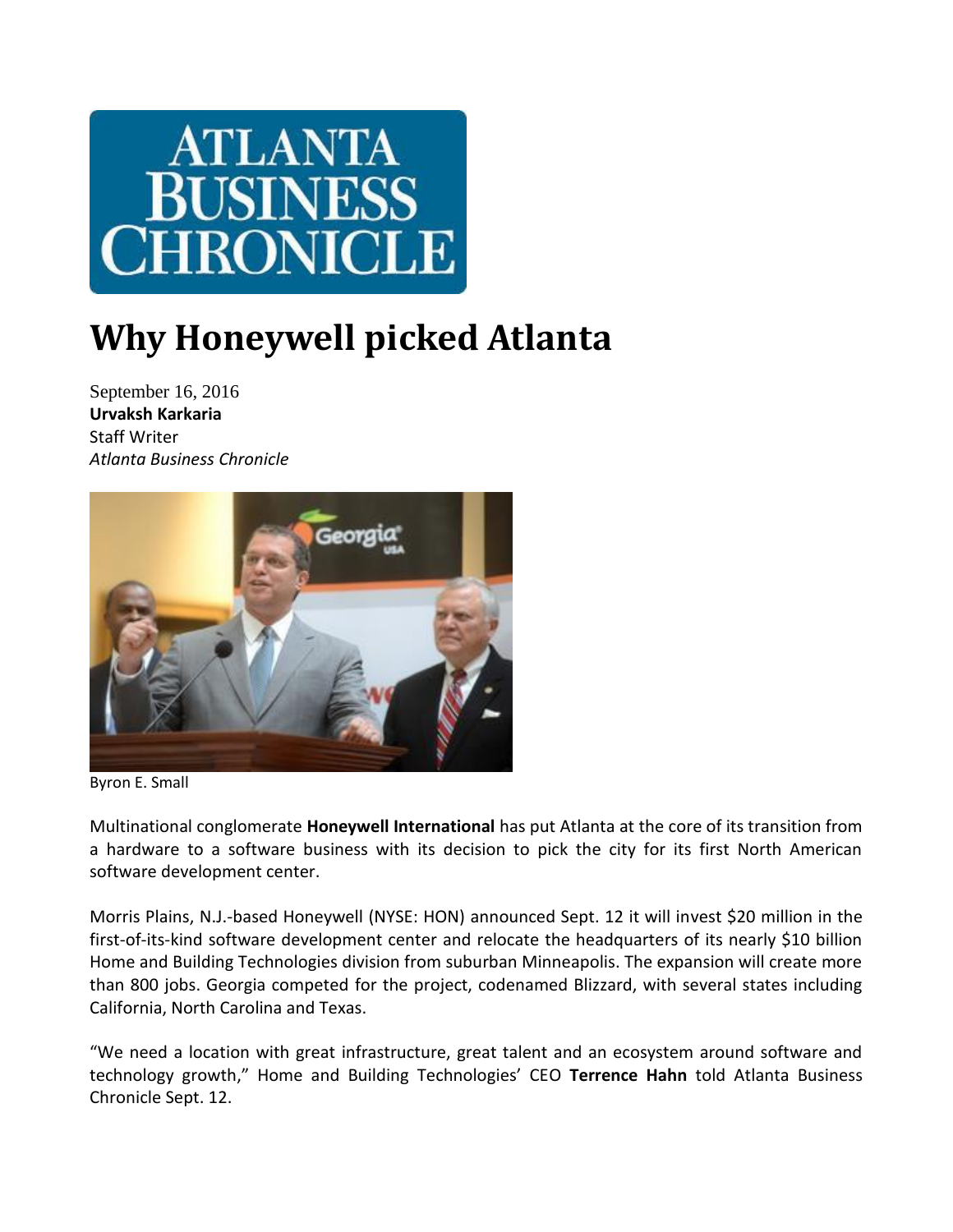Honeywell joins a wave of Fortune 500 companies bringing technology centers to Atlanta to tap into the rich vein of talent and research that is **Georgia Tech**.

**GE Digital** picked Midtown for its North American IT headquarters — a project that could bring more than 400 jobs. **General Motors** planted a technology development center in Roswell, Ga that employs more than 1,000. This summer, **Keysight Technologies** announced a 250-job software development center at Tech Square. Others such as **NCR Corp.**, **Southern Co.** and **The Home Depot Inc.** have opened innovation centers.

"This determined plan that we have to create a genuine stickiness in our technology core is working," Atlanta Mayor **[Kasim Reed](http://www.bizjournals.com/atlanta/search/results?q=Kasim%20Reed)** said. "We have a steady-at-it approach and it's bearing fruit."

The influx of large-scale tech centers is turning Atlanta into the Bangalore of U.S. technology. Abundant skilled talent, favorable taxes and low living costs have made metro Atlanta a magnet for IT hubs, similar to the Indian city of Bangalore that reinvented itself into an Asian R&D tiger on the shoulders of American offshoring.

Atlanta is suited for IT operations that are cost-sensitive and don't require the elite research talent typically found in Silicon Valley or Boston, said **John Boyd Jr.**, a Princeton, N.J.-based corporate site consultant. "Atlanta is regarded as a premier labor market for IT skill sets," Boyd said.

Atlanta has become a magnet for software talent in the last few years, "especially the nextgeneration software talent," said **[Krishna Mikkilineni](http://www.bizjournals.com/atlanta/search/results?q=Krishna%20Mikkilineni)**, a Honeywell senior vice president. "As some of the other markets really become overheated, we will probably in Atlanta continue to get a lot more people."

Atlanta's infrastructure, talent and industry ecosystem is making it irresistible to companies bulking up their technology operations. Honeywell picked Atlanta "because we thought the diversity, the technological innovations and the ecosystem...(makes it) clearly the place for us to grow," Mikkilineni said.

Opening massive IT centers in Silicon Valley is not optimal because a tight labor market has driven up employee-cost and churn in those markets.

"A lot of these traditionally old-school companies are coming to Atlanta because the labor market is less cutthroat," said **[Mario Montag](http://www.bizjournals.com/atlanta/search/results?q=Mario%20Montag)**, CEO of **Predikto**, an Atlanta-based software firm that allows manufacturers to predict product failures.

Atlanta is in a sweet spot as it relates to the manufacturing sector's large and growing presence in the Southeast. "Manufacturing — led by companies like NCR and GE — are incorporating more and more software into their processes," Boyd said. "So, from a regional manufacturing standpoint, Atlanta making its mark in the IT sector makes perfect sense."

A legion of industrial conglomerates who produced aircraft engines, thermostats, ATMs and industrial controls are embracing software as these devices get plugged into the Internet.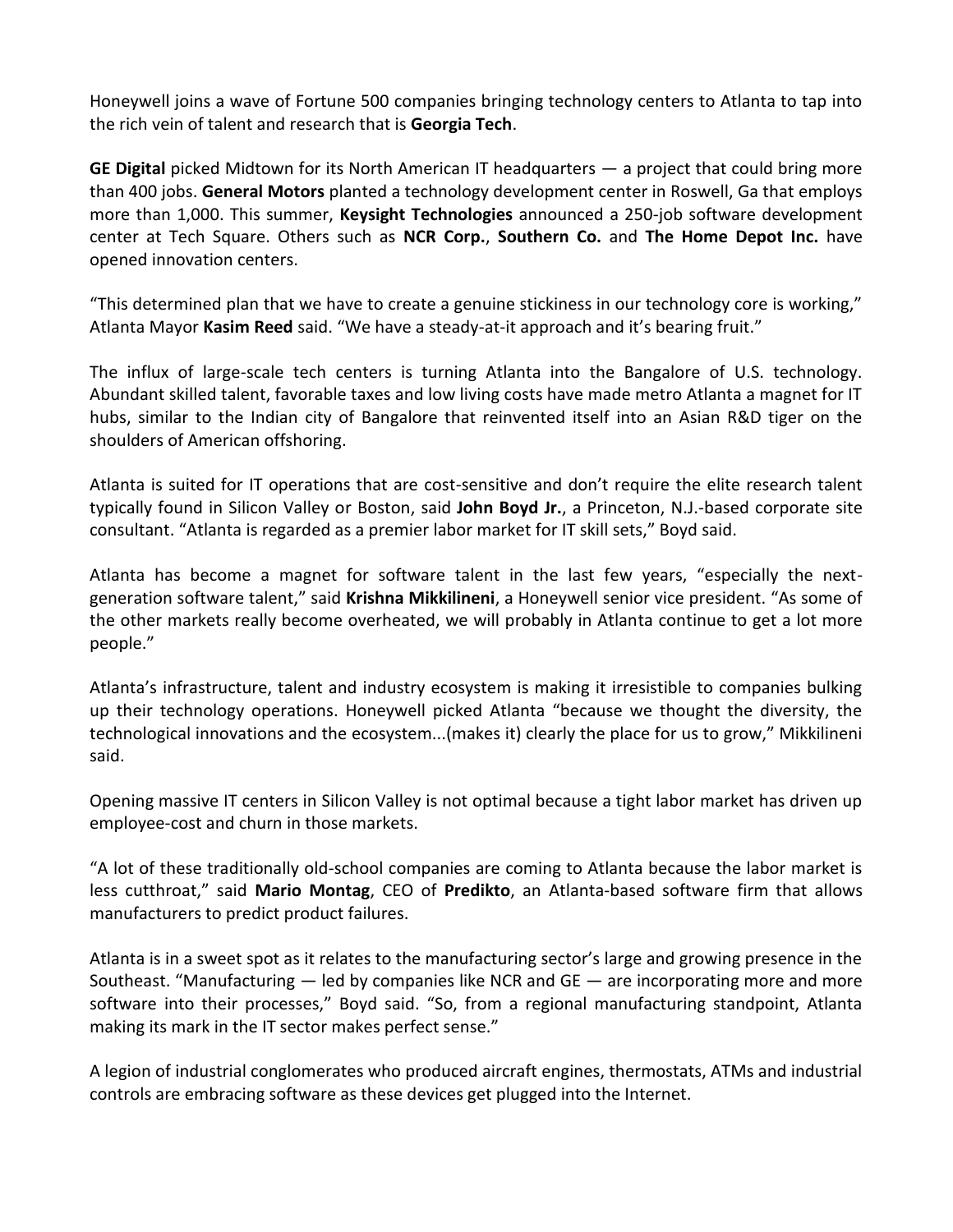Like GE and NCR, Honeywell has hitched its growth-wagon to the Internet of Things — an emerging technology transforming locks, light bulbs and refrigerators into "smart devices" that are able to transmit data to mobile devices and amongst themselves, improving productivity, convenience, security and cost savings.

Honeywell has traditionally been the expert in the "things," Hahn said. "We have, over the last series of years, been expanding our software capabilities," he said.

Honeywell is a software business, Hahn insisted, noting half the company's engineers are in software. "So now, for us it's...how do we further strengthen our software skills, capabilities?" Hahn said.

Industrial conglomerates traditionally focused on cutting costs and shipped IT and technical work overseas. While that model saved money, it didn't result in innovation, Montag said.

Corporate America must now compete on innovation, as much as on cost.

Having a good turbine is not good enough; it needs to be a "smart" turbine that can turn data into insights that improve its productivity and efficiency, while reducing downtime. Analyzing the data so that it is actionable is driving the shift to greater innovation on in software.

The Atlanta software development center will be a growth-driver for the 110-year-old Honeywell.

Honeywell will "create next-generation software offerings that will be sitting at the center of our connected products," Mikkilineni said. "The investments we make in this place, in terms of the capabilities, the facilities and the challenge, will be the first of its kind in the United States."

The Home and Building Technologies (HBT) division, which accounts for about a quarter of Honeywell's nearly \$40 billion revenue, was recently spun off from a realignment of the company's Automation and Controls Solution business. For 2015, HBT would have had estimated revenues of \$9.4 billion, Honeywell noted.

Hiring for the software development center will begin immediately. Honeywell will initially take temporary space, with plans to open a permanent office by year-end.

Honeywell scouted Midtown and Buckhead for up to 100,000 square feet of office space, real estate sources said. As of Sept. 14, the company had narrowed site selection to two Midtown buildings the iconic Bank of America Plaza, and 715 Peachtree, a 1970s-era office building reinvented for 21stcentury tenants. An announcement could come as early as Sept. 16.

The 55-story Bank of America building is designated as an Opportunity Zone, making tenants eligible for a maximum tax credit of \$3,500 per new job brought to Georgia, per year for five years. Based on the projected workforce, that location could net Honeywell about \$10 million in tax benefits.